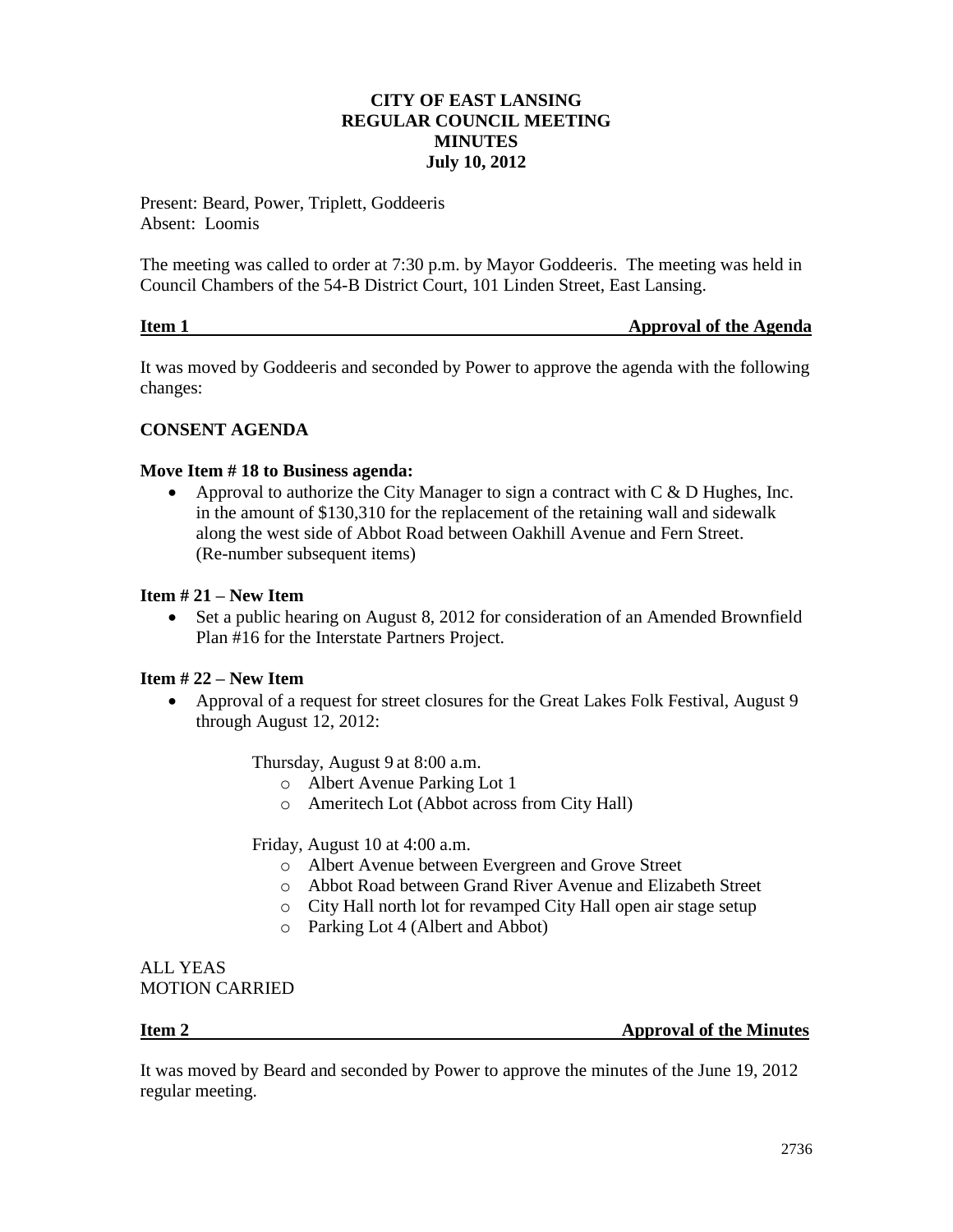Goddeeris asked that her comment at Item 9, page 2724, be corrected to read: *Goddeeris thanked the Health Care Task Force for their hard work in negotiating a decrease in the health care premium.*

# ALL YEAS MOTION CARRIED

**Item 3** Special Presentation

Kristin Shelley, East Lansing Public Library Director; and Ginny Haas, MSU Director of Community Relations, presented an overview of upcoming events for the 2012 One Book, One Community program. The 2012 book selection is "Behind the Beautiful Forevers" by Katherine Boo. Shelley and Haas thanked Council for their support and participation.

# **Item 4 Written Communication**

Between June 26 and July 10, 2012, Council received written communication:

- 06/27/12 from Eliot Singer regarding City Center II
- 06/27/12 from Phil Bellfy regarding City Center II
- 06/28/12 from Phil Bellfy regarding City Center II
- 06/29/12 from Eliot Singer regarding The Pointe
- 06/30/12 from Eliot Singer regarding the BANs
- 07/01/12 from Alice Dreger regarding St. Anne Lofts
- 07/02/12 from Eliot Singer regarding St. Anne Lofts
- 07/03/12 from Phil Bellfy regarding City Attorney
- 07/06/12 from Eliot Singer regarding St. Anne Lofts
- 07/06/12 from Eliot Singer regarding St. Anne Lofts
- 07/07/12 from Phil Bellfy regarding City Attorney
- 07/09/12 from Phil Bellfy regarding City Attorney
- 07/09/12 from Eliot Singer regarding St. Anne Lofts
- 07/09/12 from Mike Mihalus regarding St. Anne Lofts
- 07/09/12 from Martha & Ray Nachreiner regarding St. Anne Lofts
- 07/09/12 from Eliot Singer regarding St. Anne Lofts
- 07/10/12 from Peter Alegi regarding St. Anne Lofts
- 07/10/12 from Phil Bellfy regarding St. Anne Lofts
- 07/10/12 from Joseph & Elaine Reynolds regarding St. Anne Lofts
- 07/10/12 from Stephen Osborn regarding St. Anne Lofts

# **Item 5 Communication from Audience**

• Eric St. Onge spoke in support of Wanda Stokes for  $30<sup>th</sup>$  Circuit Court Judge.

# **Item 6 Communication from Mayor and Council Members**

Councilmember Power:

 Distributed correspondence dated July 10, 2012 outlining his thoughts and observations regarding Shared Public Services Initiative Capital Area Fire Authority report by Plante Moran.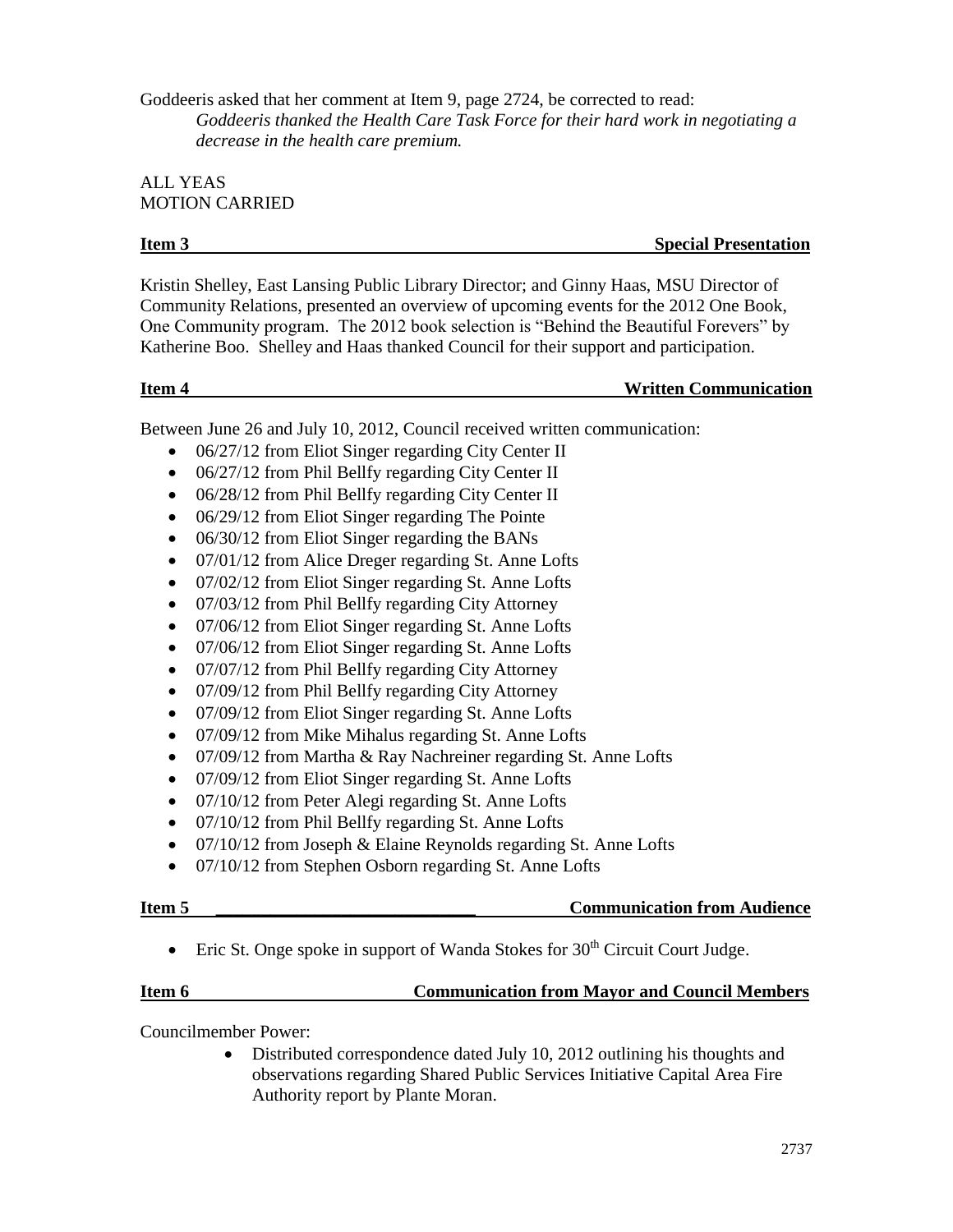Councilmember Beard:

• Reminded citizens the Michigan Primary Election will be held Tuesday, August 7, 2012 and Council meeting will be moved to Wednesday, August 8, 2012.

Mayor Pro Tem Triplett:

- Reported on the Hometown Housing Partnership open house held today from 11:00 a.m. to 2:00 p.m. for an income qualified home on Wolf Court.
- Said he looks forward to presentation from staff and further conversation regarding the fire study referred to by Power in his report.

Mayor Goddeeris:

• Said she, Triplett, and City Manager Lahanas met with East Lansing Public Schools Superintendent David Chapin and said an intergovernmental committee meeting may be scheduled for the last week of August.

**Item 7** Review of Work Session Actions

Mayor Goddeeris reviewed the following actions taken at the work session of June 26, 2012:

- 1. Approved minutes from the June 12, 2012 work session.
- 2. Approved Administrative Service Agreement between the Arts Council of Greater Lansing and the City of East Lansing for July 1, 2012 – June 30, 2013.
- 3. Approved State Revolving Fund Project Plan and resolution.
- 4. Approved amendments to FY2012 budget.
- 5. Approved renewal of City's general, property and excess liability insurance premiums for the period beginning July 1, 2012 and authorized City manager to bind coverage.
- 6. Approved Policy Resolution 2012-4; Resolution to Commit Parks and Recreation Revenues.
- 7. Approved street closure for 900 block of Audubon Road between Northlawn Avenue and Saginaw Street from 5:00 p.m. to 8:00 p.m. on Tuesday, July 24, 2012, for a neighborhood picnic.
- 8. Approved correction on re-appointments of the following commissioners to the Downtown Development Authority for a full term beginning July 1, 2012 and ending June 30, 2016:
	- Eric Rosekrans
	- Bill Mansfield
	- David Krause
	- Gretchen Neisler
- 9. Approved re-appointment of Jacob Horner to the Hometown Housing Partnership, Inc. for a full term beginning July 1, 2012 and ending June 30, 2015.
- 10. Approved a street closure request for Chittenden Drive and Kedzie Streets on July 11, 2012 from 5:00 p.m. to 8:00 p.m. for the annual Orchard Street Pumphouse Ice Cream Social. Rain date scheduled for July 12, 2012.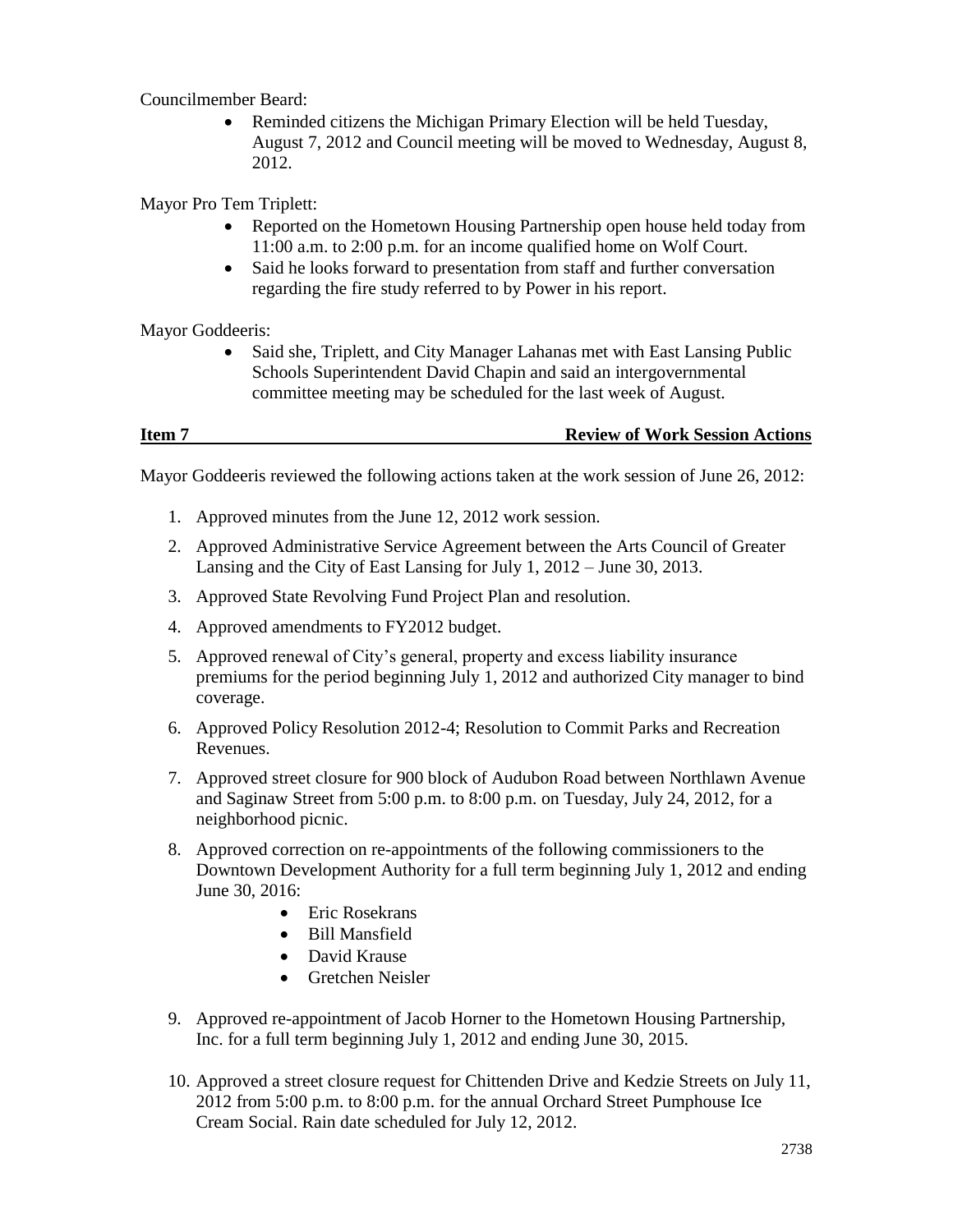City Manager George Lahanas:

 Highlighted Item # 17 on the Consent agenda regarding the increase of contributions to MERS from members of the Command Officers Association of Michigan (COAM) unit. He said a special presentation of recognition will be made before Council in August.

| Item 9 | <b>City Attorney's Report</b> |
|--------|-------------------------------|
|        |                               |

City Attorney Tom Yeadon:

No Report

### **Item 10 Public Hearing – 213-217 Ann Street**

Consideration of an application from Infinity Companies, LLC to modify the approved Site Plan and Special Use Permit to construct a five story mixed-use building at 213-217 Ann Street. The property is zoned B-3, city Center Commercial District.

George Lahanas, City Manager, reported on building code enforcement and steps taken to ensure safety at 213-217 Ann Street. He said an independent engineering firm will also provide a review of the site.

Council discussed construction reports, standards of review, legal requirements, and assessed value and brownfield plan recalculations.

Darcy Schmitt, Planning and Zoning Administrator, updated Council and answered questions on application to modify approved Site Plan and Special Use Permit at 213-217 Ann Street and two additional recommended conditions of approval.

Goddeeris opened the public hearing on an application from Infinity Companies, LLC to modify the approved Site Plan and Special Use Permit to construct a five story mixed-use building at 213-217 Ann Street.

Bill Weckesser, 618 Kensington, spoke regarding St. Anne Lofts.

Alice Dreger, 621 Sunset Lane, spoke regarding St. Anne Lofts.

Seeing no one else come forward, Goddeeris closed the public hearing on 213-217 Ann Street.

It as moved by Power and seconded by Beard to table until July 24, 2012, consideration of an application from Infinity Companies, LLC to modify the approved Site Plan and Special Use Permit to construct a five story mixed-use building at 213-217 Ann Street.

ALL YEAS MOTION CARRIED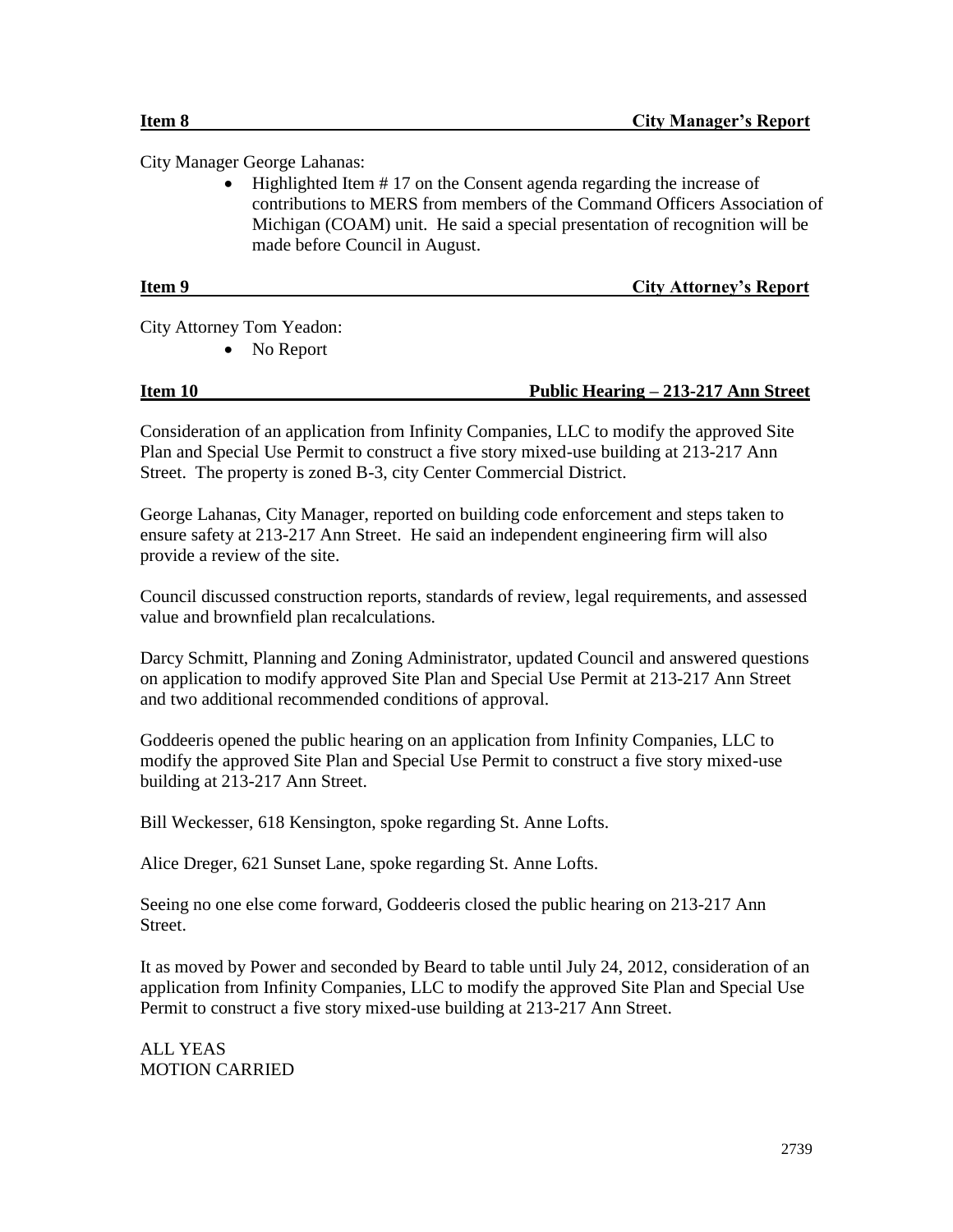Consideration of an application from Spencer Soka for Special Use Permit approval for the property at 313 East Grand River Avenue. The proposed application would allow for alcohol sales under a Class C liquor license at the existing State Side Deli restaurant. The property is zoned B-3, City Center Commercial District.

Darcy Schmitt, Planning and Zoning Administrator, distributed information on current downtown restaurants with special use permits for alcohol sales, restaurants in the downtown licensed to sell alcohol, and assigned liquor licenses in the City of East Lansing.

Beard asked if the Police Chief has expressed an opinion on this application. Schmitt said the application has been routed to City departments and no specific concerns have been stated.

Goddeeris opened the public hearing on an application from Spencer Soka for Special Use Permit approval for the property at 313 East Grand River Avenue to allow alcohol sales under a Class C liquor license at the existing State Side Deli restaurant.

Seeing no one come forward, Goddeeris closed the public hearing on the application for Special Use Permit approval for the property at 313 East Grand River Avenue.

It was moved by Power and seconded by Triplett to approve an application from Spencer Soka for Special Use Permit approval for the property at 313 East Grand River Avenue to allow for alcohol sales under a Class C liquor license at the existing State Side Deli restaurant.

Beard said he will be voting against this application because of a proliferation of liquor licenses in the vicinity.

Goddeeris said she will support the application as this is a good use of a liquor license to help a smaller business.

 $YEAS - 3$ NAYS – 1, Beard MOTION CARRIED

**Item 12 Consent Agenda**

City Manager George Lahanas reviewed the Consent agenda:

- 1. Approval of a request to allow downtown East Lansing merchants to use the sidewalks in front of their businesses to sell merchandise during the annual East Lansing Sidewalk Sales event, Thursday, July 19, 2012 through Sunday, July 22, 2012, during regular business hours.
- 2. Approval of a request to allow downtown East Lansing merchants to use the sidewalks in from of their businesses to sell merchandise during MSU Welcome Events, beginning Friday, August 24, 2012 through Wednesday, August 29, 2012, during regular business hours.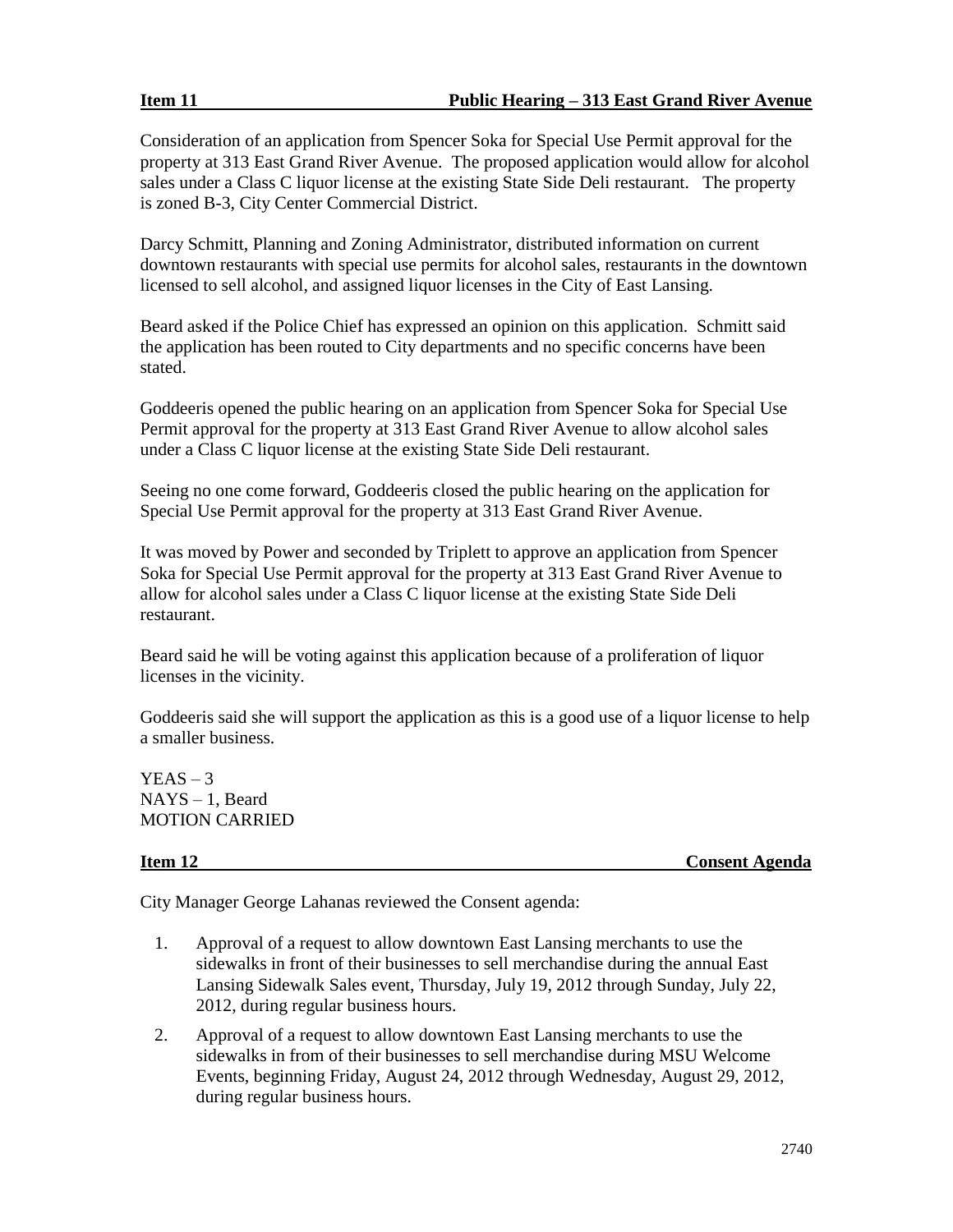- 3. Approval of a request for Great Lakes Folk Festival to host a Michigan and Great Lakes Craft Beer and Wine Beverage Tent.
- 4. Approval of a conditional Class III rental license that allows up to two unrelated persons at 119 Bessemaur Drive.
- 5. Introducedand set a public hearing on August 8, 2012 for Ordinance No. 1282; an Ordinance to amend Section 2-253 of Division 1 – Generally – of Article V – Boards and Commissions – of Chapter 2 – Administration – and Section 42-6 of Article I – in General – and Section 42-43 of Division 1 – Generally – of Article II – Administration and Enforcement – and Sections 42-214 and 42-215 of Article IV – Franchise Fees – of Chapter 42 – Telecommunications – of Code of the City of East Lansing and to Repeal Division 2 – Cable and Telecommunication Commission – and Sections 42-71, 42-72, 42-73 and 42-74 of Chapter 42 – Telecommunications – of the code of the City of East Lansing.
- 6. Approval of a Municipal Employees Retirement System (MERS) resolution allowing the City of East Lansing to increase contributions from the members of the Command Officers Association of Michigan (COAM) unit by 2% annually and authorize the City Manager to sign.
- 7. Approval of right-of-way for Coldstone Creamery, 200 M.A.C. Avenue.
- 8. Introduce and set a public hearing on August 8, 2012 for a Site Plan application for 151 Bogue Street – Farmhouse Fraternity Expansion.
- 9. Introduce and set a public hearing on August 8, 2012 for Ordinance No. 1279; an application from five separate property owners to rezone the properties at 903, 911, 919, 927, and 933-935 East Grand River Avenue from B-1, General Office Business District, to B-2, Retail Sales Business District.
- 10. Set a public hearing on August 8, 2012 for consideration of an Amended Brownfield Plan #16 for the Interstate Partners Project, 1525 W. Lake Lansing Road.
- 11. Approval of a request for street closures for the Great Lakes Folk Festival, August 9 through August 12, 2012:

Thursday, August 9 at 8:00 a.m.

- Albert Avenue Parking Lot 1
- Ameritech Lot (Abbot across from City Hall)

Friday, August 10 at 4:00 a.m.

- Albert Avenue between Evergreen and Grove Street
- Abbot Road between Grand River Avenue and Elizabeth Street
- City Hall north lot for revamped City Hall open air stage setup
- Parking Lot 4 (Albert and Abbot)

It was moved by Triplett and seconded by Power to approve the Consent agenda.

ALL YEAS MOTION CARRIED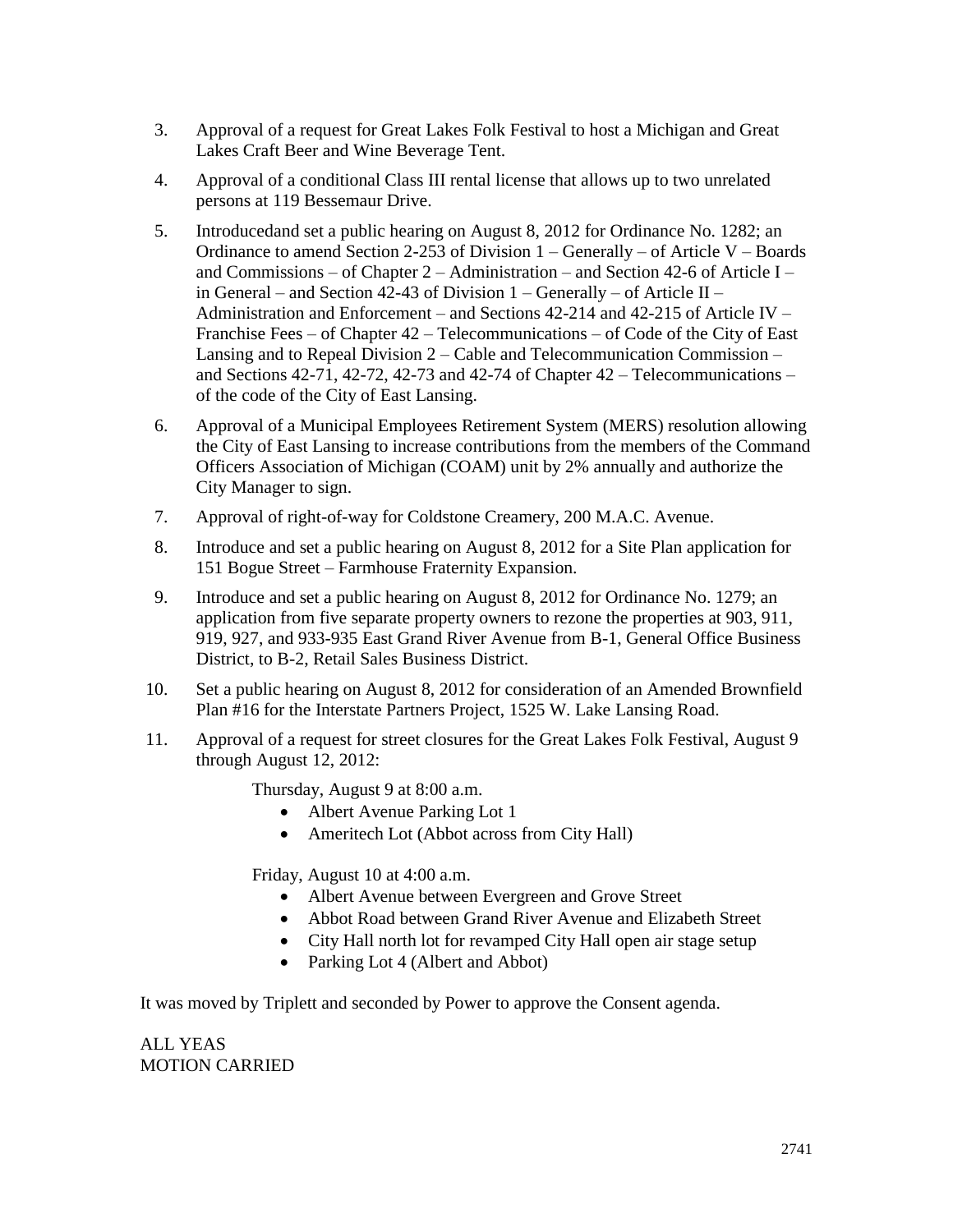# **1. Approval to authorize the City Manager to sign a contract with C & D Hughes, Inc. in the amount of \$130,310 for the replacement of the retaining wall and sidewalk along the west side of Abbot Road between Oakhill Avenue and Fern Street.**

Todd Sneathen, Director of Public Works and Environmental Services, briefed Council and answered questions on the replacement of the retaining wall and sidewalk. He said CDBG (Community Development Block Grant) funds will be used and the project should be completed by August 15 before the arrival of students for the fall semester at MSU.

It was moved by Triplett and seconded by Power to authorize the City Manager to sign a contract with C & D Hughes, Inc. in the amount of \$130,310 for the replacement of the retaining wall and sidewalk along the west side of Abbot Road between Oakhill Avenue and Fern Street, as included in July 10, 2012 Council packet.

# ALL YEAS MOTION CARRIED

# **2. Consideration of Policy Resolution 2012-2; Guidelines for Granting Concessionaire Licenses in the City of East Lansing.**

Lori Mullins, Community and Economic Development Administrator, updated Council on Policy Resolution 2012-2. Mullins said one of the two concessionaires from last year has reapplied and said this Policy Resolution also allows for two food trucks at a specific location on Albert Avenue. She said the application fee for a food truck is \$1,800.

It was moved by Triplett and seconded by Power to approve Policy Resolution 2012-2: Guidelines for Granting Concessionaire Licenses in the City of East Lansing.

Triplett said this policy resolution requires annual review of the policy and of individual applicants. He also said the fee provides financial equity with brick and mortar businesses.

Beard said concessionaires and food trucks will add vibrancy to the downtown and this provides an equitable fee process.

Goddeeris said some food trucks gain a local following and then open an establishment.

ALL YEAS MOTION CARRIED

# **CITY OF EAST LANSING**

# **POLICY RESOLUTION NO. 2012-2**

# GUIDELINES FOR GRANTING CONCESSIONAIRE LICENSES IN THE CITY OF EAST LANSING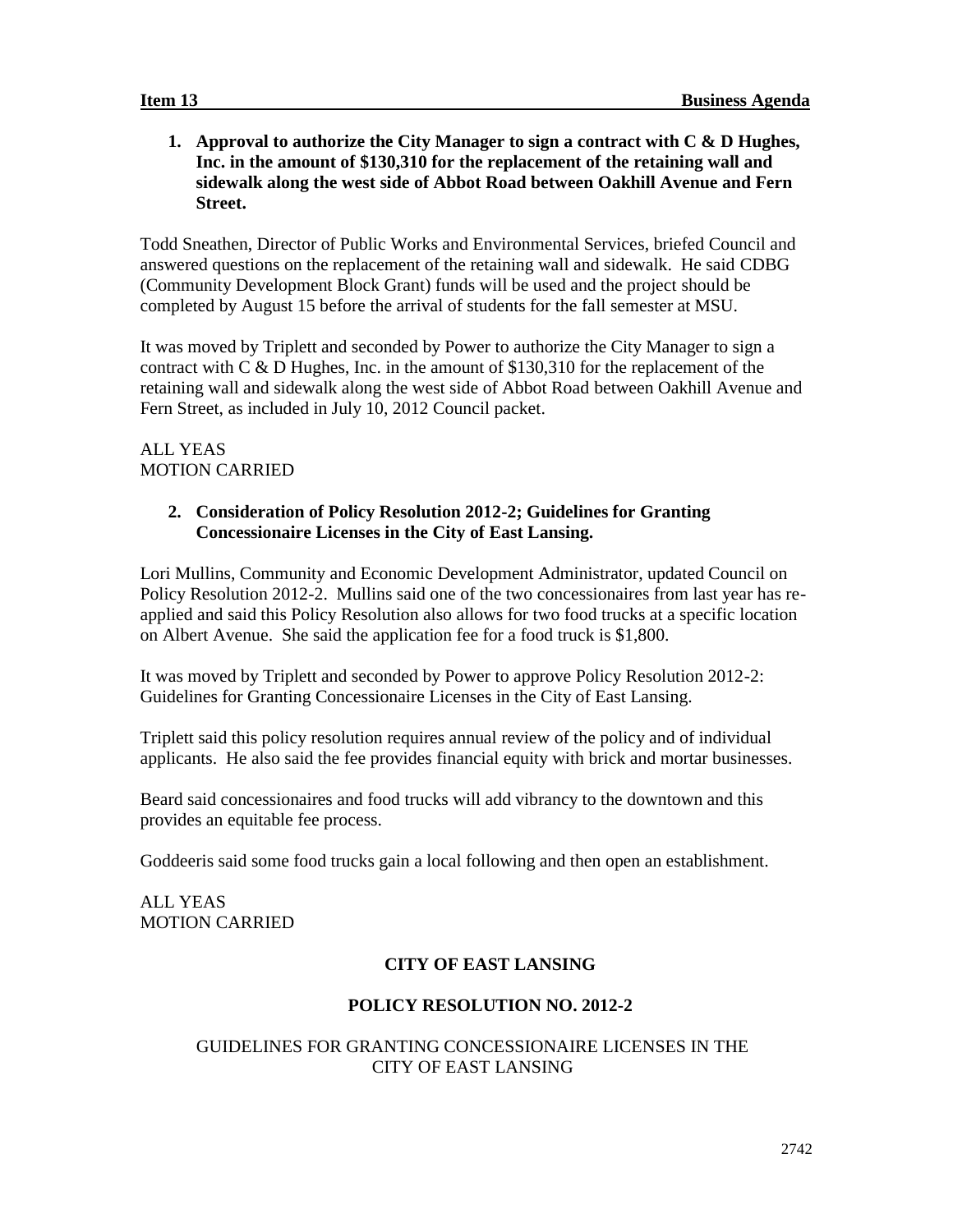WHEREAS, The City Manager may grant a Concessionaire License to any person, firm, partnership, corporation or other business entity to sell goods, services or merchandise from a temporary or portable structure or fixture at a specific location on any public place, street, or right-of-way within the downtown business district pursuant to Section 8-133(7) of the City Code.

WHEREAS, In addition to the terms and conditions described in Chapter 8, Sections 8-131 through 8-133 and Sections 8-151 through 8-154 of the City Code, the City Council is to approve guidelines for the City Manager to consider in reviewing applications for Concessionaire Licenses; and

WHEREAS, The Downtown Development Authority has voted in support of the following guidelines; and

WHEREAS, The Council and the Downtown Development Authority wish to have the following areas covered by this policy resolution:

| Appearance and Noise              |
|-----------------------------------|
| <b>Sanitation and Cleanliness</b> |
|                                   |
|                                   |
| <b>Review of Policy</b>           |
|                                   |

NOW THEREFORE, the City Manager shall consider the following Guidelines in reviewing an application for a Concessionaire's License:

### **1. Application/Review/Appeals**

An Advisory Committee selected by the DDA will review concessionaire applications. This committee will consist of membership from the DDA and Downtown Management Board, one of whom shall be a merchant engaged in the food service business.

- a. Applications are submitted to the City Clerk.
- b. Review of applications will be by an Advisory Committee appointed by the DDA.
- c. Advisory Committee will review applications for conformance with Guidelines and recommend approval or denial to City Manager.
- d. The City Manager may deny and/or suspend or revoke a license pursuant to Section 8-67 if licensee does not meet the minimum requirements of these guidelines. Failure to meet the minimum requirements of or comply with these guidelines is cause for denial, suspension or revocation of a license.
- e. Appeals of City Manager's action to deny an initial license and of the application of specific guidelines to an applicant may be made to the City Council. Appeals of the City Manager's action to suspend or revoke a license or deny a renewal license application shall be made pursuant to Sections 8-67.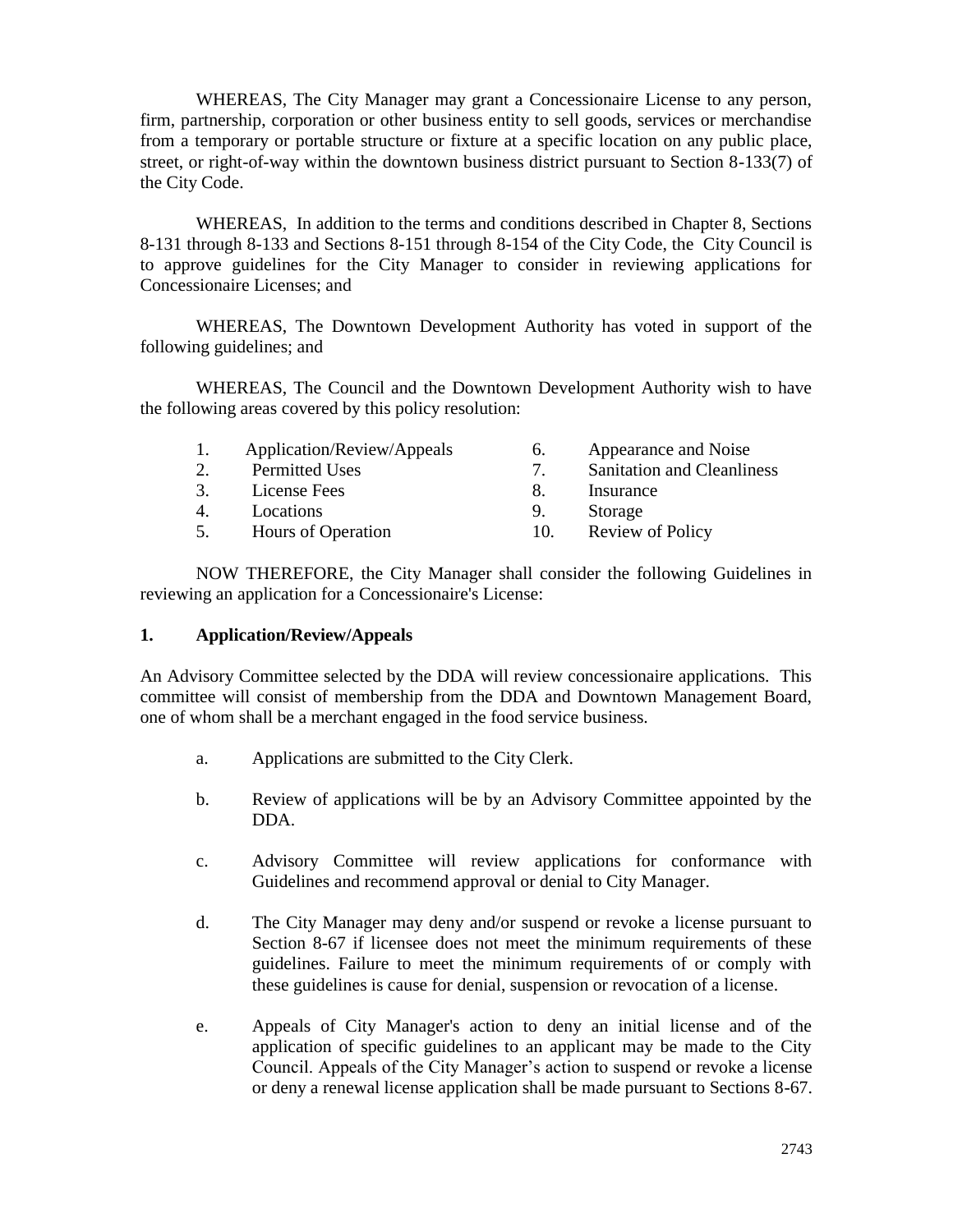# **2. Permitted Businesses/Uses and Application Review Criteria**

The permitted uses are for food vending and non-food vending only if the non-food items are not already offered by a nearby downtown business

Application Review Criteria:

- a. In addition to the requirements of Section 8-152, application shall include all plans and merchandise proposed to be sold.
- b. Advisory Committee shall coordinate location of use.
- c. Proposed business shall meet the goal of providing a use that adds to the vitality and aesthetic appeal of the downtown.
- d. Proposed business shall compliment the area.
- e. Applicants need to meet all applicable local and state laws and comply with requirements of the Ingham County Health Department.

### **3. License/Rental Fees**

- a. \$200 initial application fee and \$100 annual renewal application fee. Application fees will be applied to the annual rental fee upon approval.
- b. Initial fees will be as follows: \$1,200 annual rental fee for all approved concessionaire carts and \$1,800 annual rental fee for all approved food trucks. Renewal fees will be \$1,100 annually for concessionaire carts and \$1,700 annually for food trucks.
- c. Rental fees will offset parking revenue lost and will otherwise go to the DDA to be expended by the DDA for maintenance & public improvements in the DDA District pursuant to the annual DDA budget approved by City Council.

# **4. Locations**

- a. No locations will be allowed along Grand River Avenue. Concessionaire Carts shall be permitted only at those three locations shown and Concessionaire Trucks shall be permitted only at the one parking location as shown on the attached DDA District Boundary map which is incorporated herein.
- b. Concessionaire Cart Location Criteria:
	- a) Locations will be reviewed with respect to non-conflicting uses.
	- b) One cart or kiosk per location unless recommended otherwise by the Advisory Committee.
	- c) Locations will only be allowed where there is a minimum of six feet of unobstructed public walkway.
	- d) Location assignments will be based on seniority and if a concessionaire does not renew before their one-year approval expires then they may lose their location.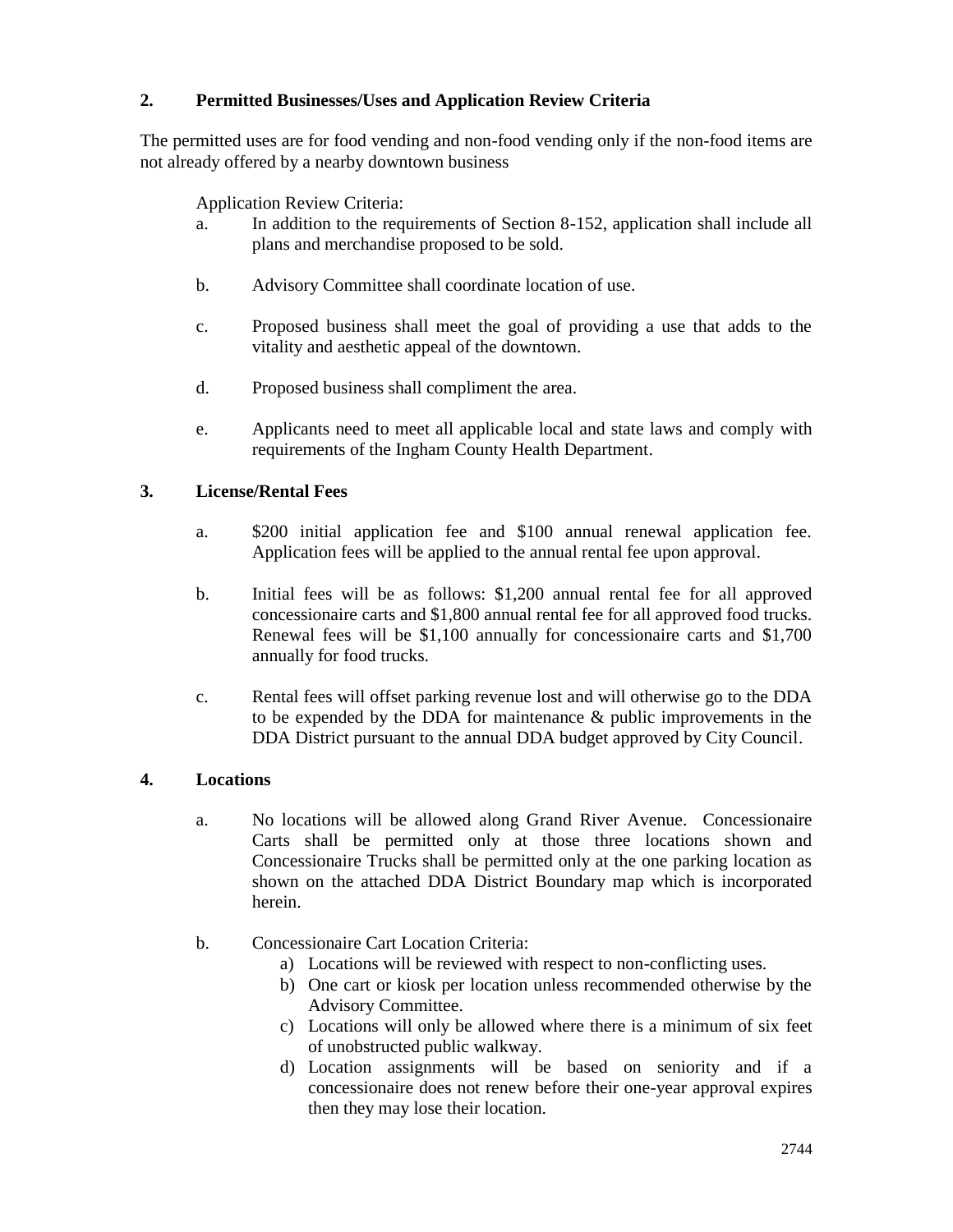- c. Specific locations (up to 40 sq. ft. per cart and 1 parking space per truck) will be recommended to the City Manager or Council by the DDA following a recommendation from the Advisory Committee.
- d. Goods are not allowed to be sold to persons in vehicles.
- e. Businesses within 500 feet of the proposed site will be notified of the application for a Concessionaire's License and given the opportunity to comment. The City Manager will take these and other comments into consideration during his/her review.

# **5. Hours of Operation**

- a. Normal maximum hours of operation, Sunday through Saturday, 7:00 a.m. to 12:00 midnight, (Licensee must stop serving at 12:00 a.m.).
- b. No hours allowed during any City sponsored festivals (unless approved through Festival procedures). Concessionaires may operate on football game days.
- c. Licensees will be monitored for conformance by P.A.C.E.
- d. Concessionaires must remove cart daily at or before 12:00 a.m.
- e. Food trucks shall have a set monthly schedule approved by the City Manager upon recommendation of the advisory committee so that the parking space may be made available for visitors when not in use by the food truck.

## **6. Appearance and Noise**

- a. Licensee shall submit drawings and photographs of cart or truck and goods and complete list of goods to be sold.
- b. Carts and trucks shall be attractive and be kept clean.
- c. Cart shall be movable and have at least two wheels. Tables allowed for nonfood items only with approval of the Review Committee.
- d. Cart and truck designs shall be approved by Advisory Committee.
- e. Vendors shall not use loud generators or other noise producing equipment per the City's Noise Ordinance.

## **7. Sanitation and Cleanliness**

Licensee shall provide own receptacle and keep/leave location and immediate surrounding area clean and free from trash and litter. (Note: City/DDA may add additional receptacles, if required.)